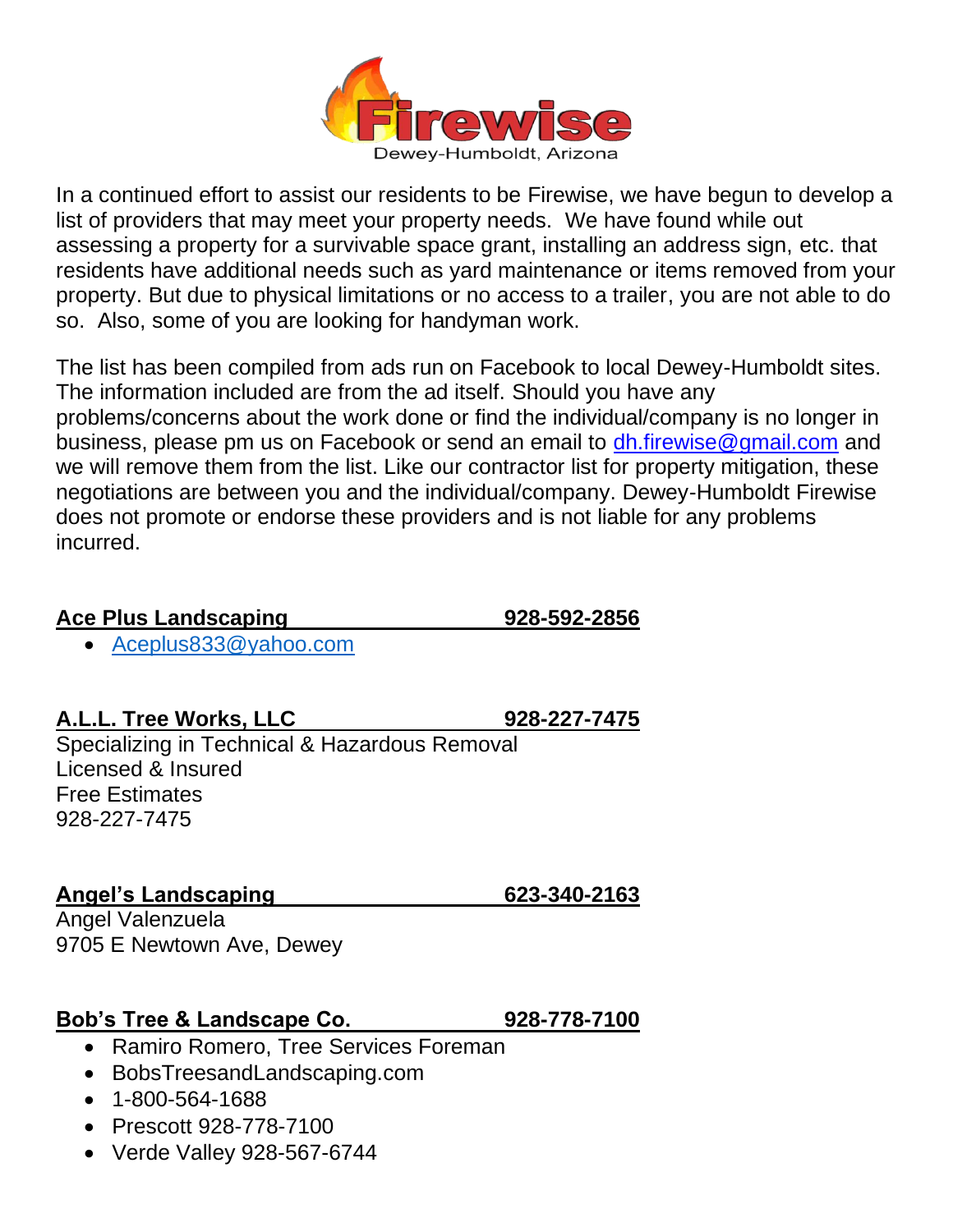- \* Tree Pruning/Fruit Trees
- \* Artistic View Clearing
- \* Tree Trimming
- \* Class I, II, III
- \* Dangerous Tree Removal Specialists
- Licensed, Bonded and Fully Insured
- Serving Northern AZ Since 1985

### **David's Maintenance/Landscaping 928-499-2504**

8024 W Frank Rd., Prescott Valley Checkout their Facebook site

### **Desert Works Services 928-499-5836**

- Kirk Sorensen, Owner
- Specializes in Bobcat work including removal of brush, spreading gravel and dirt and landscape clean-up to create defensible space. Also hauls off landscape debris and household junk. Kirk has been doing this type of work for over 40 years. His business is in Mayer, and he has a Certificate of Completion (May 1, 2016) from Arizona State Forestry as Firewise Communities Assessor.

## **Designer Tree & Landscaping 928-350-9724**

- Robert Osborn
- [Rjosborn70@gmail.com](mailto:Rjosborn70@gmail.com)
- Landscape maintenance or install, yard removal, thin or trim any tree.

## **DISTINCTIVE FIRE MANAGEMENT & LAND MANAGEMENT LLC 928-963-2769**

Javen Lambertson, Owner

Residential and Commercial Lawn & Landscaping

- •Spring and Fall Clean Up
- •Lawn Maintenance
- •Tree & Shrub Trimming/Removal
- •Snow Removal
- •Holiday Lighting
- •Monthly Maintenance
- •Mulch Installation
- •And Much More
- We offer competitive pricing!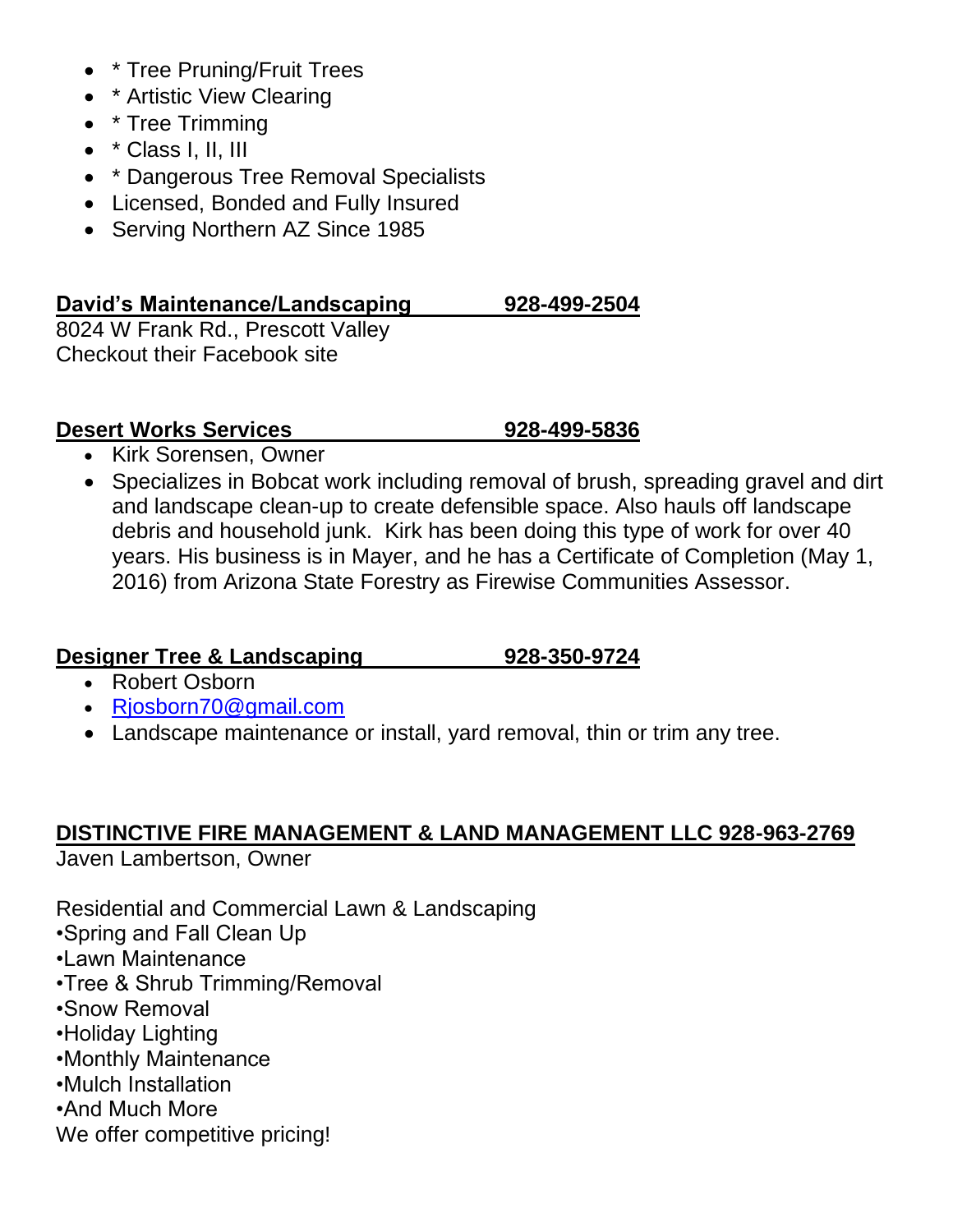Checkout their Facebook site. Javen spent 11 years as a firefighter.

# **FIRESCAPE – TRACTOR WORK 928-800-1014**

Owned & Operated by retired Firefighter

- Mowing
- Scraping/Smoothing
- Horse Arenas
- Gravel Driveways
- Decorative rock
- Firebreaks

\*Advertising on local Dewey-Humboldt Facebook sites, but is located in Prescott.

# **FUEL BREAK LLC 603-714-25277**

Adam Mendenhall, Owner [fuelbreak@yahoo.com](mailto:fuelbreak@yahoo.com) Facebook Site

Owned and operated by a wildland firefighter specializing in fire mitigation and hazardous fuel removal. All crew members are also local wildland firefighters and everyone holds a National Sawyer Certification card from the U.S. Department of Agriculture. As a card holder, we have gone through formal training, proper use training and formal chainsaw safety training.

# **Green Acres by Jose' 928-848-4991**

- greenacresbyjose@gmail.com **Yard Maintenance**
- Junk Removal Weed whacking General yard clean-up Create fuel reduction – Pressure wash decks, concrete – Haul off Landscape and yard debris – Landscape Clean-up and brush removal – Acreage mowing with brush hog  $(3\frac{1}{2})$ cut) – Brush mower mows saplings and brush up to 11/4" – Lawn mowing (riding lawnmower with adjustable cut height).

# **Tractor Work**

- Spread dirt, rock and gravel Scrape horse stalls with tractor Backhoe/Trenching (12" bucket) – Smooth out yard while scraping weeds – Small tree removal – Small to medium brush removal, i.e. scrub oak mesquites, etc. – Removal of old fences.
- **NOT A LICENSED CONTRACTOR**

# **G & S Precision Arbor & Fire 928-295-5681**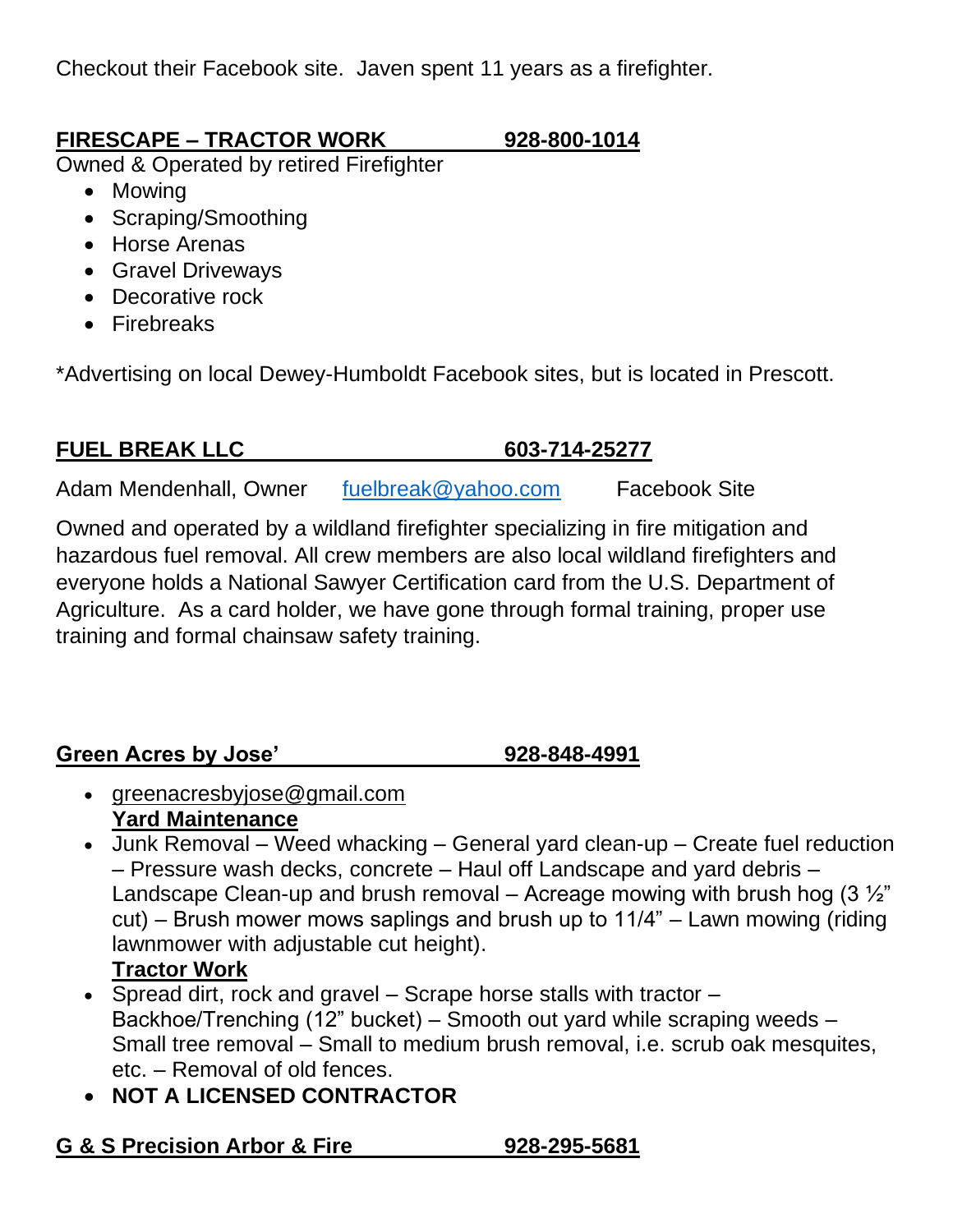Dario Villarreal – Field Operation Leader [Villarrpaldario@yahoo.com](mailto:Villarrpaldario@yahoo.com) Precisionarborllc.business.site – Facebook - NextDoor

• Firewise – Fuels Reduction – Hazardous Tree Removal – Tree Pruning – Landscape Maintenance – Wildland Fire Resources

# **Jio's Landscaping 928-710-7867 or 928-756-9030**

• Sprinkler systems, yard clean-up, gardening, new seed planting, tree trimming, feeding & fertilizing, weed control, lawn maintenance, gravel, trash hauling, pavers, cement work, sidewalks. Weekly, bi-weekly, monthly and on time. Free **Estimates** 

# **J & H Landscape Services (Jason) 928-910-6485**

• Trimming, weed spraying, tree trimming, property clean-up

# **Johnny's Home Maintenance H/M 928-499-1673**

Residential/Commercial Clean Outs Home Repairs – Sinks – Faucets – Toilets – Dry Wall – Painting – Flooring – **Demolition** 

• Handyman services.

# **Koolwater Landscaping 928-899-5299**

• Checkout their Facebook page to see their work.

**Landscape Now, Inc. 928-713-5894**

Website: Landscapenowinc.com Checkout Facebook site 8533 E Pecos Dr., Prescott Valley

- Commercial Landscaping
- Residential Landscaping
- Maintenance & Snow Removal

# **Maurer's Yard & Handyman Services 928-830-0238/928-713-5894**

Checkout their Facebook Site

# **Mike's Handyman Services 313-570-2726**

**[mhandysvc@gmail.com](mailto:mhandysvc@gmail.com)**

**Advertises on NextDoor** – Michael Ebenhoch – Veteran Owned & Operated

# **Kenny D 928-925-1895**